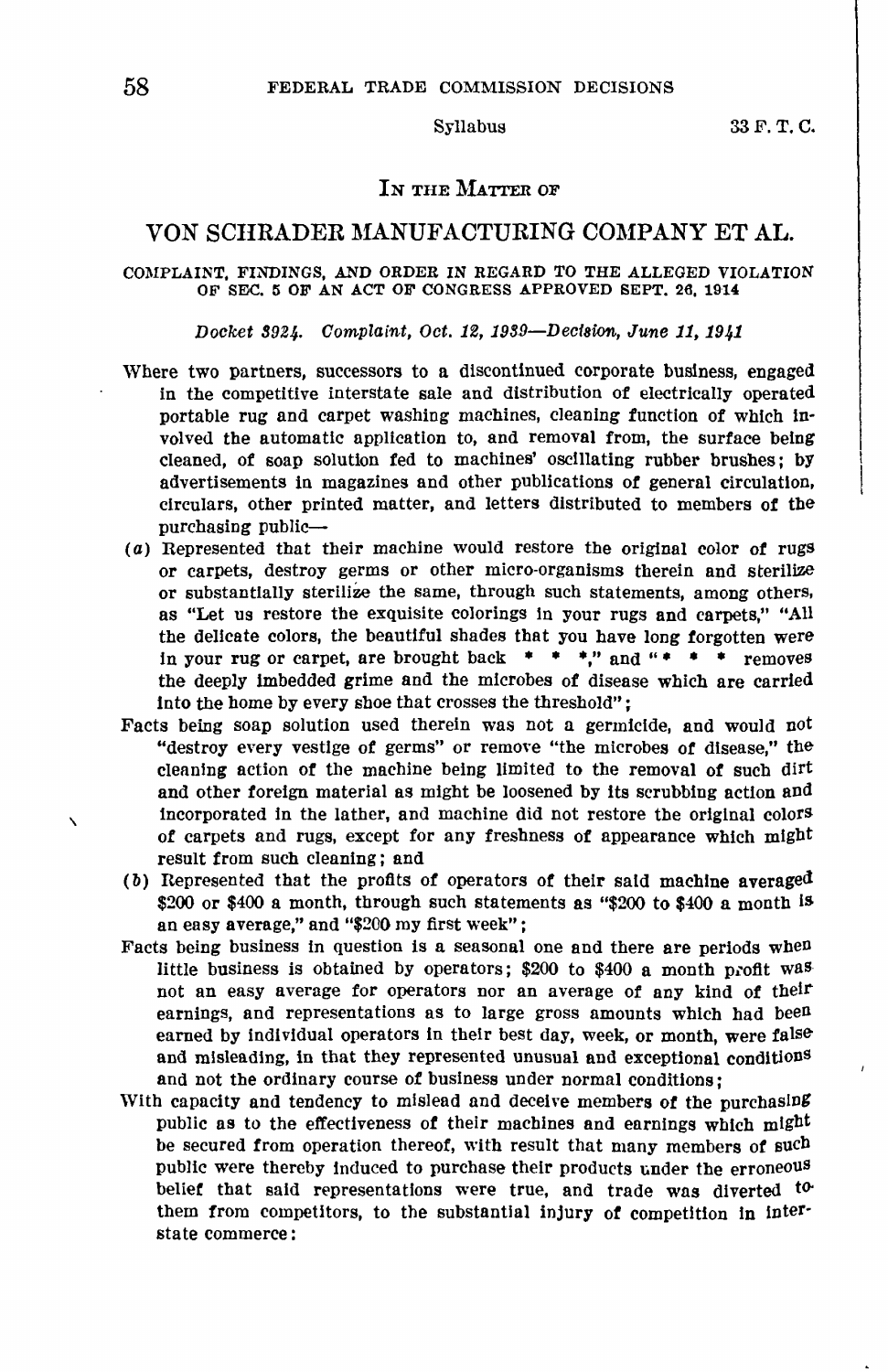### Complaint

Held, That such acts and practices were all to the prejudice and injury of the public and competitors, and constituted unfair methods of competition in commerce and unfair and deceptive acts and practices therein.

Before *Mr. Lewis 0. Russell,* trial examiner. *Mr.* B. G. *lVilson* for the Commission. *Mayer, Meyer, Austrian & Platt,* of Chicago, Ill., for respondents.<br>Complaint<sup>1</sup>

Pursuant to the provisions of the Federal Trade Commission Act, and by virtue of the authority vested in it by said act, the Federal Trade Commission, having reason to believe that Von Schrader Manufacturing Co., a corporation, hereinafter referred to as respondent, has violated the provisions of the said act and it appearing to the Commission that a proceeding by it in respect thereof would be in the public interest, hereby issues its complaint, stating its charges in that respect as follows:

PARAGRAPH 1. Respondent Von Schrader Manufacturing Co. is a corporation organized, existing, and doing business under and by virtue of the laws of the State of Wisconsin and having its office and principal place of business at Sixteenth Street and Junction Avenue, Racine, Wis. Respondent is now, and for some time past has been, engaged in the business of selling an electric machine designated "Von Schrader Portable Carpet Washer." Respondent causes and has caused said machines, when sold, to be transported from its place of business in the State of Wisconsin' to purchasers thereof at their respective points of location in various States of the United States other than the State of Wisconsin.

There is now, and has been during all the times mentioned herein, a course of trade by said respondent in said machines in commerce between and among the various States of the United States and in the District of Columbia. In the course and conduct of its business, re-

58

I. 'I l i<br>I<br>I<br>I<br>I

 $\mathbf{I}$ 

<sup>&</sup>lt;sup>1</sup> The evidence having disclosed at hearing before Trial Examiner Lewis C. Russell on June 4, 1940 that respondent corporation was dissolved on June 26, 1937, and was succeeded by a partnership which, subsequent to December 31, 1930, was composed of H. D. Rench and F. U. Von Schrader, trading as Von Schrader Manufacturing Co., it was agreed by W. T. Kelley, chief counsel for the Commission, and by said Individuals, trading **es**  aforesaid, through stipulation duly approved on October 2, 1940, "that the complaint In this cause be amended so as to Include H. D. Ilencb and F. U. Von Schrader, trading **as**  Von Schrader Manufacturing Co., as parties respondent in this proceeding for all purposes; that said II. D. Rench and F. U. Von Schrader waive issuance and service of such amended complaint naming them as additional respondents herein; and that all the testimony and Other evidence heretofore taken at bearings before Lewis C. Russell, trial examiner, may be Considered In connection with the amended complaint to the same extent and with the snme effect as if such testimony and other evidence had been originally taken in connection with the proceedings under the amended complaint and may also be considered as being applicable to the activities of II. D. Rench and F. U. Von Schrader subsequent to the dissolution of the corporate respondent on January 20, 1937."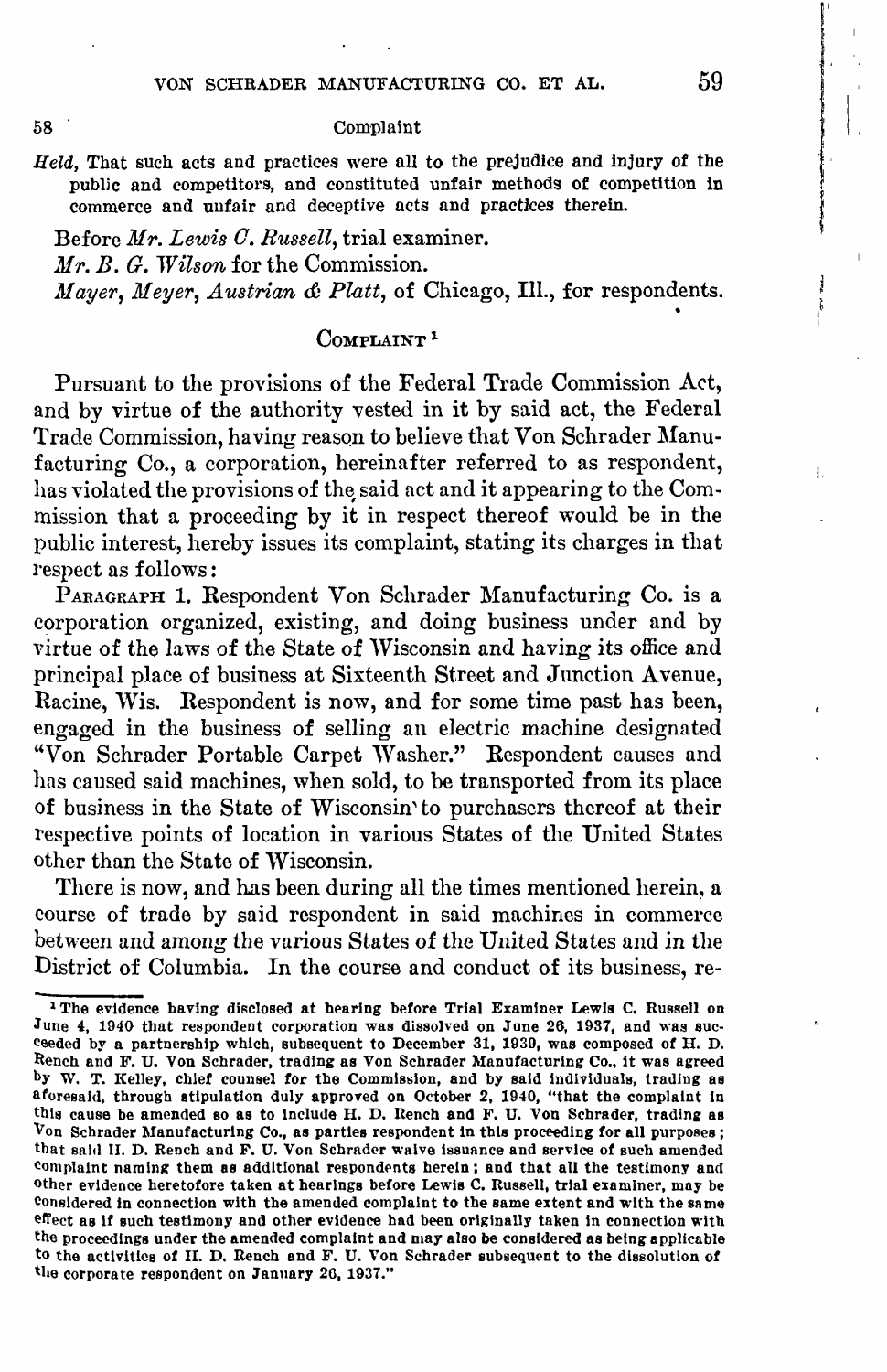spondent is in competition with other corporations and with partnerships and individuals also engaged in the sale and distribution of like and similar articles of merchandise in commerce between and among the various States of the United States.

PAR. 2. In the course and conduct of its aforesaid business, and in furtherance of the sale of its said machines, respondent has caused various false and misleading statements and representations relative to the effectiveness in use of said machines and relative to earnings made by purchasers of respondent's said machines to be inserted in  $magazines$  and other publications having a general circulation throughout the United States and in circulars and other printed matter distributed to members of the purchasing public situated in various States of the United States. Among and typical of said statements and representations are the following:

You may have a vacuum cleaner, but  $\ast \ast \ast$  you must have them washed to dissolve and destroy every vestige *ot* germ and grime. ·

The Von Schrader carpet washer which we use removes the deeply imbedded grime and the microbes *ot* disease which are carried into the home by every shoe that crosses the threshold.

Let us restore the exquisite colorings in your rugs and carpets.

Restores colors. All the delicate colors, the beautiful shades that you have long forgotten were in your rug or carpet, are brought back by the sanitary up-to-date method we employ,

Renews colors.

Thoroughly cleans carpets and rugs. Demoths and Sanitizes.

When you are getting started, naturally your profits depend on how diligently you go after business, but \$200 to \$400 a month Is an easy average.

\$200 my first week.

Through the use of the aforesaid statements and representations and others of similar import or meaning not herein set out, the respondent represents directly, or by implication, that said carpet washers remove germs and microbes from carpets and rugs, that said carpet washers restore and renew the colors and shades of carpets and rugs, and that purchasers of respondent's carpet washers earn \$200 a week, \$400 a month and various other sums approximately equal thereto under normal conditions and circumstances and in the ordinary course of their business of washing rugs and carpets.

PAR. 3. The aforesaid statements and representations which respondent has made are false and misleading. In truth and in fact respondent's said carpet washers will not remove germs or microbes from carpets or rugs. Said carpet washers will not renew or restore the colors or shades of carpets or rugs. Purchasers of respondent's said carpet washers do not earn \$200 a week or \$400 per month or any other sums approximately equal thereto under normal conditions and circumstances and in the ordinary course of their business of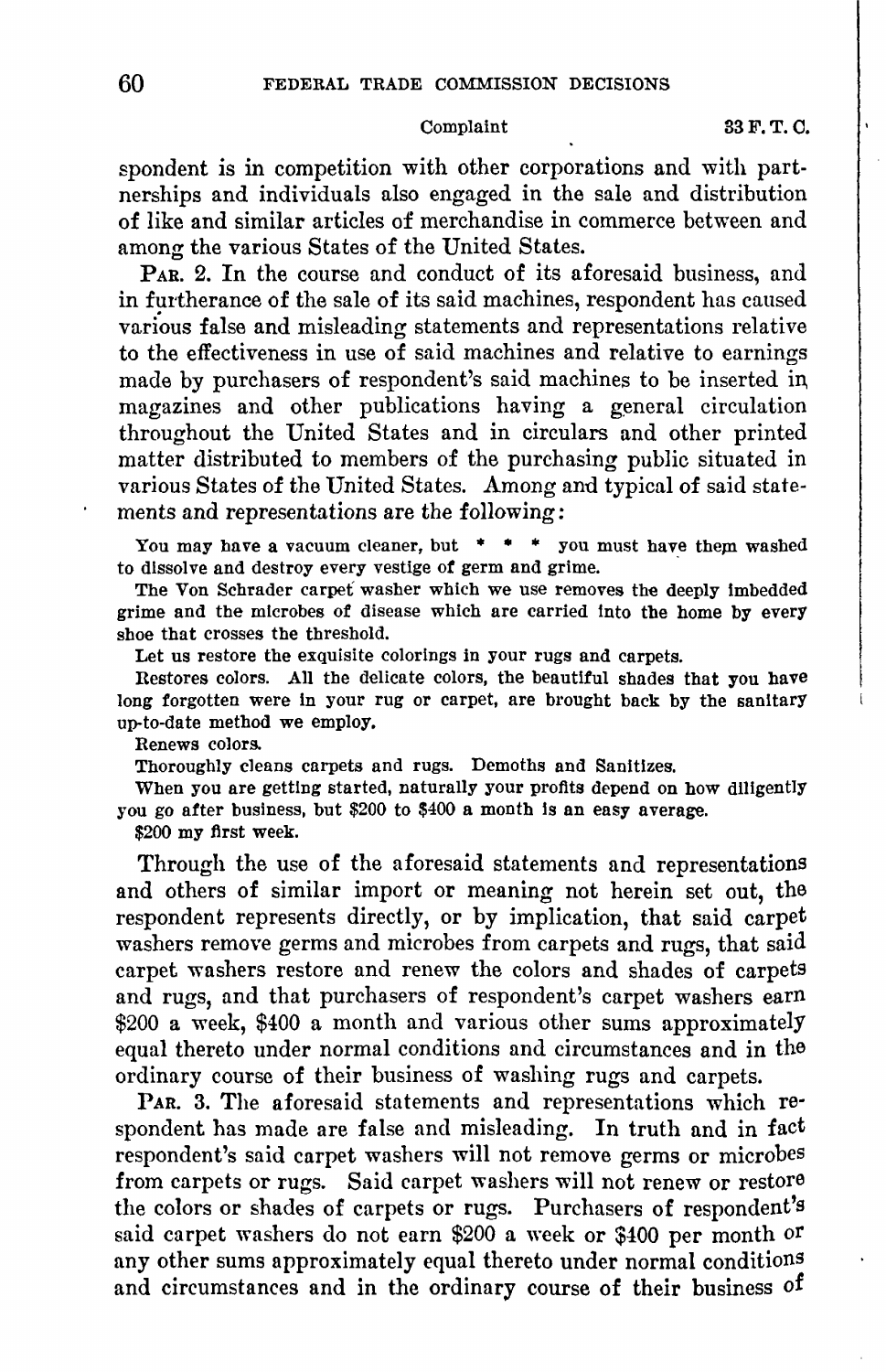Findings

washing carpets and rugs. In fact, the earnings of said persons are substantially less' than such amounts.

PAR. 4. The use by respondent of the aforesaid false and misleading statements and representations has the tendency and capacity **to,·and**  does, mislead and deceive members of the purchasing public into the erroneous and mistaken belief that the aforesaid false and misleading statements and representations are true and into the purchase of substantial quantities of respondent's carpet washers because of such erroneous and mistaken belief. As a direct result thereof, trade in commerce among and between the various States of the United States and the District of Columbia, is being, and has been, diverted unfairly to the respondent from its said competitors who do not falsely represent the effectiveness in use of their respective products or the earnings of the users of their respective products. In consequence thereof, substantial injury is being, and has been, done by respondent to competition in commerce among and between the various States of the United States. ,  $\frac{1}{1}$  1  $\cdot$ <sup> $\cdot$ </sup> P<sub>AR</sub> $\cdot$ 5. The aforesaid acts and practices of the respondent, as herein alleged, are all to the prejudice and injury of the public and of respondent's competitors and constitute unfair methods of competition in commerce and unfair and deceptive acts and practices in commerce within the intent and meaning of the Federal Trade Commission Act. .ff r it l· ř

 $\mathbf{J}_1$ , if  $\mathbf{J}_2$   $\mathbf{J}_3$   $\mathbf{J}_4$   $\mathbf{J}_5$   $\mathbf{J}_6$   $\mathbf{J}_7$   $\mathbf{J}_8$   $\mathbf{J}_7$   $\mathbf{J}_8$   $\mathbf{J}_7$   $\mathbf{J}_8$   $\mathbf{J}_9$   $\mathbf{J}_9$   $\mathbf{J}_9$   $\mathbf{J}_9$   $\mathbf{J}_9$   $\mathbf{J}_9$   $\mathbf{J}_9$   $\mathbf{J}_9$   $\mathbf{J}_9$   $\mathbf{J}_$  $\frac{1}{2}$ Report, Fixdings as to the Facts, and Order

-·1 Pursuant to the provisions of the.Federal ffrade Commission Act, the Federal Trade Commission on October 12, 1939, issued and subsequently served its complaint upon respondent Von Schrader Manufacturing Co., a corporation, charging it with unfair methods of competition in commerce and unfair and deceptive acts and practices in commerce in violation of the provisions of said act. I After the issuance of said complaint and the filing of respondent's answer; testilnony and other evidence in support of the allegations of said complaint were introduced by an attorney for the Commission and in {'lpposition thereto by attorney' for the respondents before Lewis D. Russell, an examiner of the Commission theretofore duly designated hy it, the complaint was amended by stipulation, and said testimony and other evidence were duly recorded and filed in the office of the Commission. Thereafter the proceeding regularly came on for final hearing before the Commission on the said complaint, the answer thereto, testimony and other evidence, stipulation amending the complaint, report of the trial examiner and exceptions thereto, briefs in support of the complaint and in opposition thereto ( oral argument

**4351'126m-42-vol. 33-1'1** 

 $\mathbf{r}$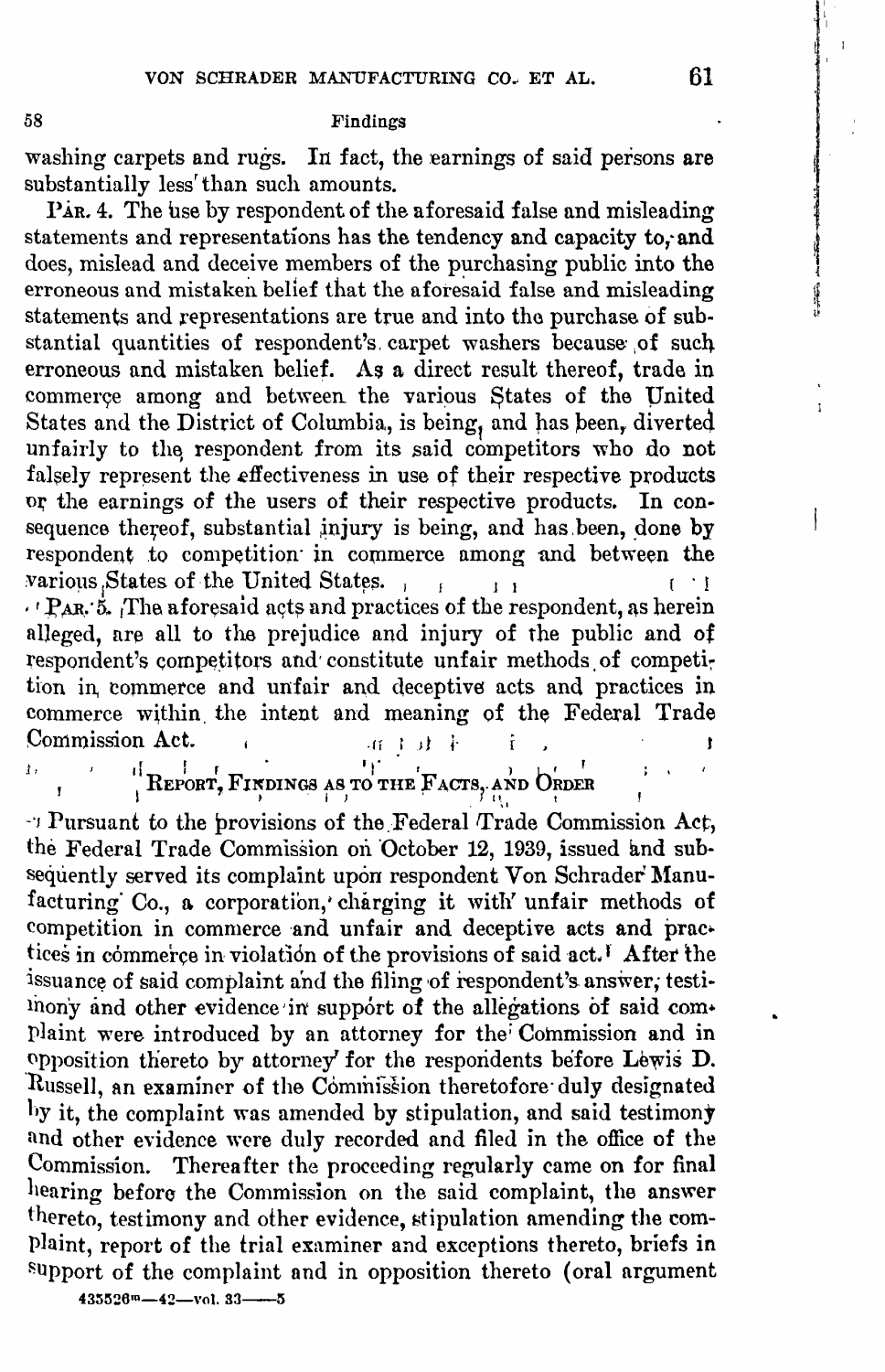# Findings 33 F. T. C.

not having been requested); and the Commission, having duly considered the matter and being now fully advised in the premises, finds that this proceeding is in the interest of the public and makes this its findings as to the facts and its conclusion drawn therefrom.

# FINDINGS AS TO THE FACTS

PARAGRAPH 1. Respondent Von Schrader Manufacturing Co. was a corporation organized, existing, and doing business under and by virtue of the laws of the State of Wisconsin and having its principal place of business at 1600 Junction Avenue, Racine, Wis. After the commencement of the present proceeding it was found that the respondent corporation was dissolved on June 26, 1937 (but was still in existence for purposes of suing or being sued), and was succeeded by a partnership which subsequent to December 31, 1939, was composed of H. D. Rench and Francis U. Von Schrader, trading as Von Schrader Manufacturing Co. and having their principal place of business at 1600 Junction Avenue; Racine, Wis. By stipulation the partners agreed to amendment of the complaint in this proceeding to include them as parties respondent and waived issuance and service of an amended complaint, and further agreed that all testimony and other evidence theretofore taken in this proceeding might be considered in connection with the amended complaint to the same extent and with the same effect as if such testimony and other evidence had been originally taken in connection with proceedings under the amended complaint and as applicable to the activities of the copartners subsequent to the dissolution of the corporate respondent. The partnership took over the assets and liabilities of the respondent corporation which had been engaged in the business of selling an electric machine designated as the "Von Schrader Portable Carpet Washer" and has continued such business to the present time.

PAR. 2. Respondents at all times alleged in the complaint have been engaged in the sale and distribution of electrically operated portable carpet washing machines, and in the course and conduct of said business have caused said machines, when sold, *to* be transported fron1 their place of business in the State of Wisconsin to purchasers located in various other States of the United States and in the District of Columbia. There is now, and has been during all times mentioned herein, a course of trade in said machines in commerce between and among the various States of the United States and in the District of Columbia. In the course and conduct of said business respondents are in competition with other corporations and partnerships, and with individuals, also engaged in the sale and distribution of similar arti-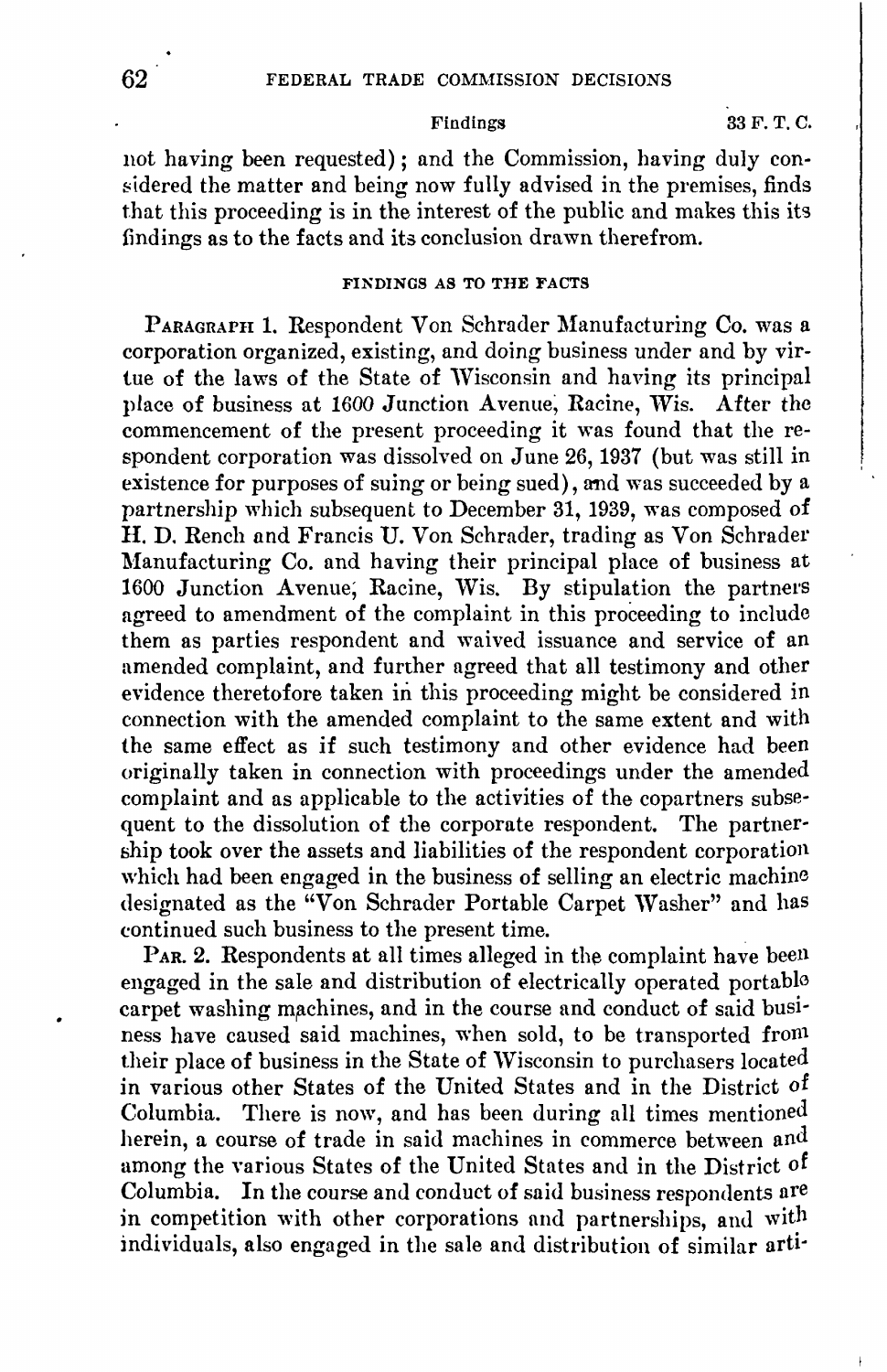### Findings

cles of merchandise between and among the various States of the United States.

PAR. 3. In the course and conduct of their business and in furtherance of the sale of said machines respondents have caused various statements and representations relative to the effectiveness in use **of**  said machines and with respect to earnings made by purchasers of such machines to be inserted in magazines and other publications having general circulation throughout the United States, and in circulars, other printed matter, and letters distributed to members of the purchasing public in various States of the United States. Among and typical of said statements and representations **are:** 

You may have a vacuum cleaner, but  $\cdot \cdot \cdot$   $\cdot$  you must have them washed, to dissolve and destroy every yestige of germ and grime.

The von schrasser carpet washer which we use removes the deeply imbedded grime and the microbes of disease which are carried into the home by every shoe that crosses the threshold.

Let us restore the exquisite colorings in your rugs and carpets.

### Restores Colors

All the delicate colors, the beautiful shades that you have long forgotten were In your rug or carpet, are brought back by the sanitary up-to-date method **we**  employ.

When you are getting started, naturally your profits depend on how diligently You go after business, but \$200 to \$400 a month Is an easy avernge. \$200 my first \\>eek.

 $P_{AR}$ . 4. In substance the machine sold by respondents performs its cleaning function by means of rapidly oscillating rubber brushes Which are in contact with the rug or carpet to be cleaned and which create a lather from a soap solution automatically fed to them from a container carried on the machine, and when the machine is moved forward a suction fan removes the lather from the surface of the rug or carpet, with such dust and dirt as may have been incorporated therein, and deposits it in an appropriate container attached to the machine. The soap solution sold by respondents to operators of such machines for use therein is not a germicide and will not "destroy every vestige of germ" or remove "the microbes of disease Which are carried into the home by every shoe that crosses the threshold." The cleaning action of said machine is limited to the removal from rugs and carpets of such dirt and other foreign material as may be loosened by the scrubbing action of the machine and incorporated in the lather which is then removed. The machine does hot operate to restore in whole or in part the original colors of the carpets and rugs cleaned by it. If such colors have faded or bleached <sup>or</sup> been changed or destroyed in any way the operation of respondents' machine does not have any restorative effect whatsoever except

58

ţ

Ą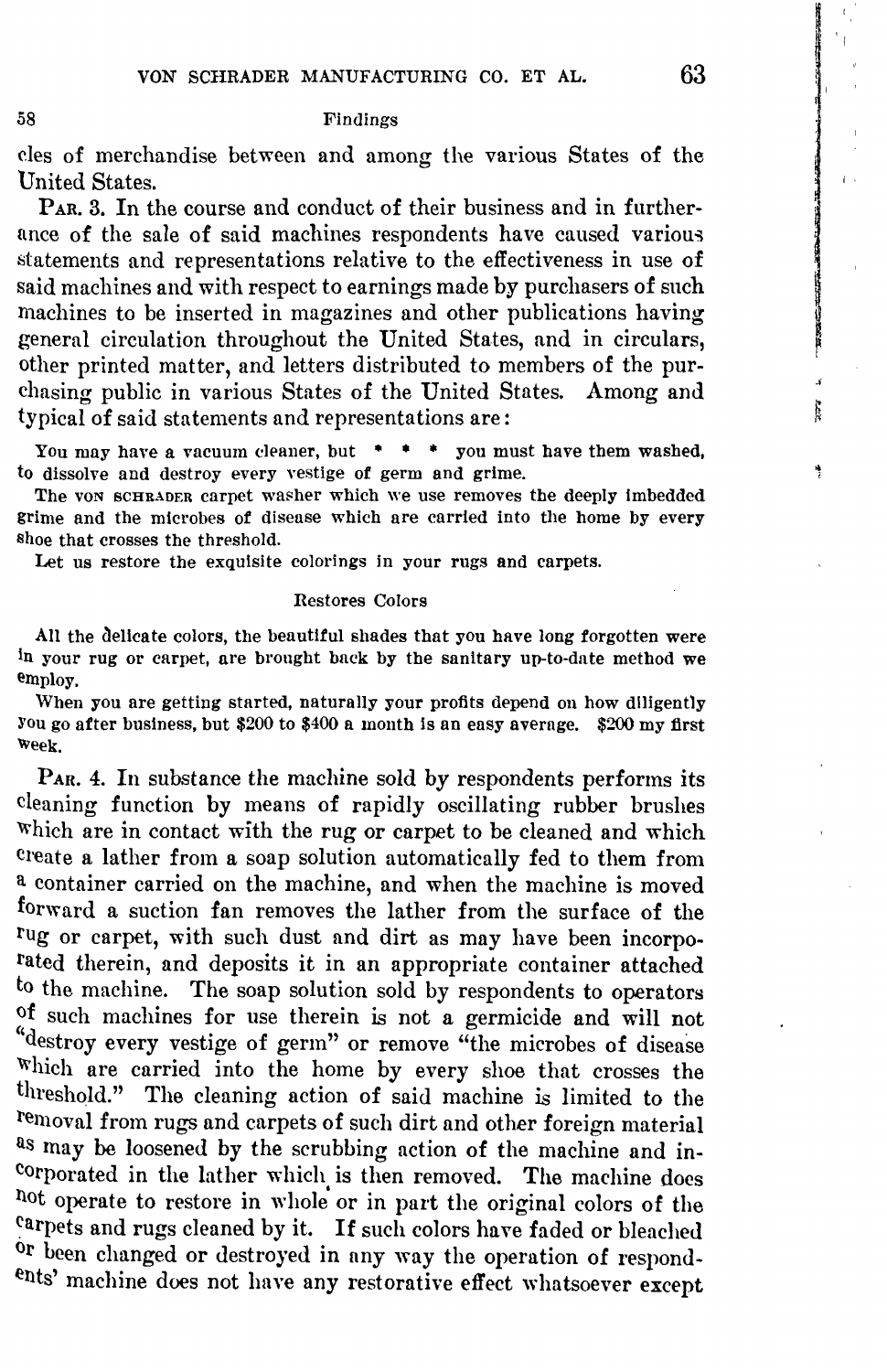Findings 33 F.T.C.

for any freshness of appearance as may result from such cleaning of the rug or carpet as is performed by said machine. Respondents conceded that their machine does not "restore" color to rugs or carpets but testified to a belief that the term used does not mislead or deceive and is understood to mean no more than such freshness of appearance as results from removal of dirt and grime from rugs and' carpets.

In order to assist purchasers *of* their machines in establishing a business, respondents, among other things, advise such purchasers of methods which may be used to secure business, furnish' suggested forms of sales letters to be used in soliciting cleaning work, suggest newspaper copy, furnish electrotypes for use in advertising, and supply advertising circulars for distribution to prospective customers.

PAR. 5. The representations by respondents with respect to amounts earned by operators of their machines, including those specifically set out in the complaint-"\$200 to \$400 a month is an easy average" and "\$200 my first week"-are false and misleading in that respond· ents have no knowledge of what the actual average profits or earnings of purchasers of their machines may be, and such knowledge as they *do* have with respect thereto is limited to verbal and written statements made to them or their representatives by a limited number of' purchasers of the machines sold by them. Individual witnesses pro· duced by respondents to testify with respect to their profits and earnings from the operation of the rug cleaning machines sold by respondent stated that the business of rug and carpet cleaning, is a seasonal one and the time of largest earnings is usually in the spring of the year. There are periods during the year when rela-, tively little business is obtained by them. Among the witnesses who testified as to earnings during their best week the amounts ranged from about \$135 to \$411 " or something." The witness who named the maximum amount of gross income in his best week stated that his yearly average gross income was about \$2,000. Testifying to the gross earnings in their best month, the range shown was from, about \$340 to \$779.81. The witnesses as a group, in selecting their respective best weeks and best months, covered the years 1936 to 1940, inclusive, although all of them did not testify as to each of the five years in the period named. The annual gross income among operators who testified on behalf of respondents with respect thereto ranged from [\\$1,593.68](https://1,593.68) to about \$3,000. In the case of the witness testifying as to an annual gross income of [\\$1,593.68](https://1,593.68) his expenses of operation during that year were stated to be \$869.21. It is con· eluded that \$200 to \$400 a month profit is not an "easy average" for operators of respondents' machines, nor in fact an average of anY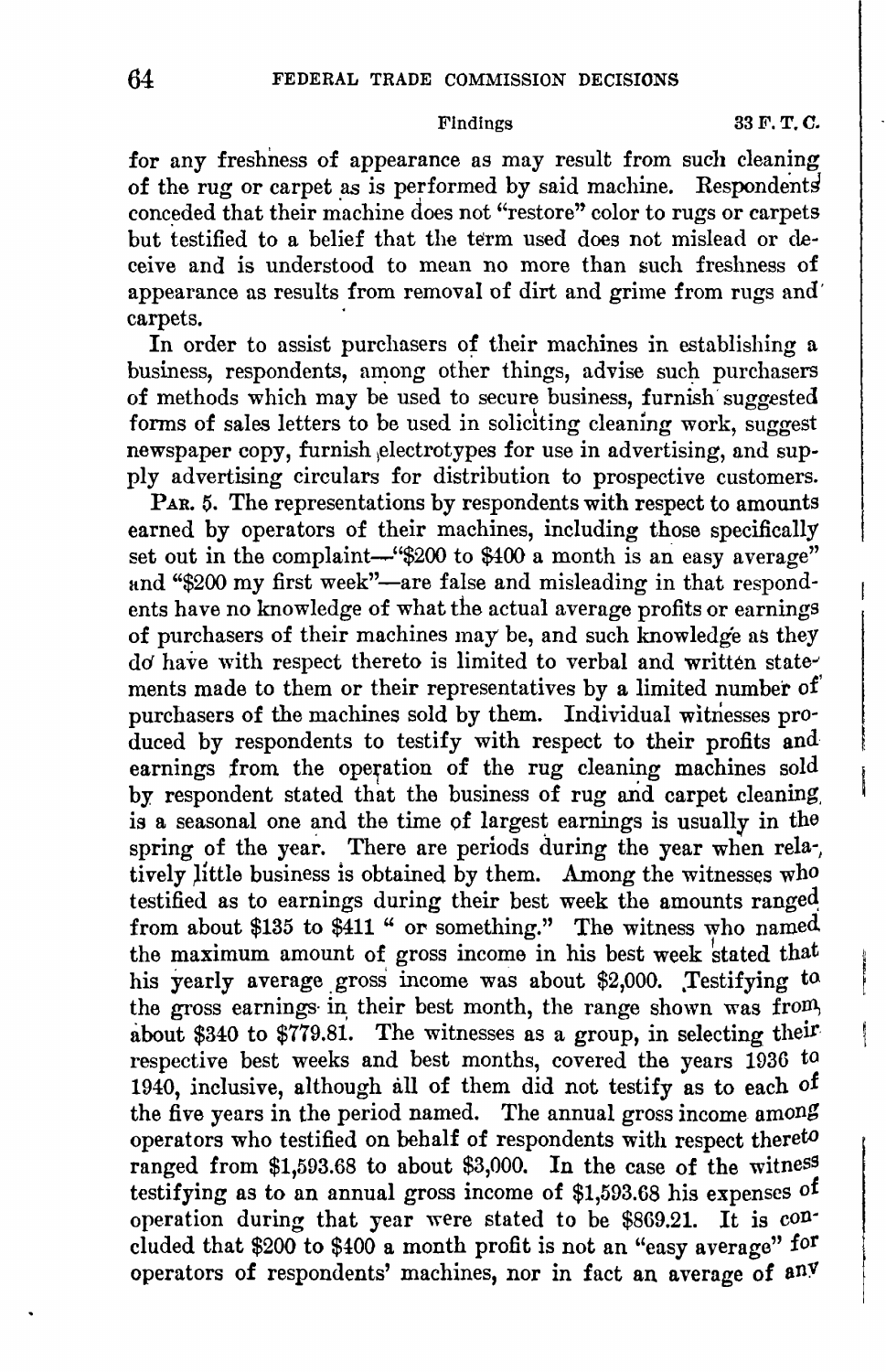## 58 Order

kind of the earnings of such operators. Because of the seasonal nature of the business, representations as to large gross amounts which may have been earned by individual operators in their best **day,**  week, or month are false and misleading in that they represent unusual and exceptional conditions and not the ordinary course of business under normal conditions.

PAR. 6. On February 2, 1937, a stipulation as to the facts and an agreement to cease and desist from certain representations was entered into between the Federal Trade Commission and respondent Von Schrader Manufacturing Co., by its president, Francis U. Von Schrader. By this stipulation it was admitted that it is impossible ,for the Von Schrader carpet washer to restore colors or shades when faded, or to remove all microbes or germs of disease from carpets and rugs, and that in the operation of said machine success is not assured, and it was agreed that the corporation would cease and de sist from representing that said machine restores colors or shades to carpets or rugs or that it removes microbes or germs from carpets or rugs, and that owning and operating such a machine assures one of success.

PAR. 7. The false and misleading representations made by respondents and circulated as aforesaid have the capacity and tendency to mislead and deceive members of the purchasing public as to the effectiveness in use of respondents' machines and the earnings which may be secured from the operation thereof, and many members of such public have thereby been induced to purchase respondents' products under the erroneous belief that such representations were<br>true. The aforesaid practices are to the detriment and injury of The aforesaid practices are to the detriment and injury of competitors of respondents and have the capacity and tendency to divert to respondents the trade of competitors selling in interstate commerce products of the nature of those sold by respondents, and thereby substantial injury is done, and has been done, by respondents to competition in interstate commerce.

### **CONCLUSION**

·, The aforesaid acts and practices have been, and are, all to the prejudice and injury of the public and of respondents' competitors and constitute unfair methods of competition in commerce and unfair and deceptive acts and practices in commerce within the intent and meaning of the Federal Trade Commission Act.

## ORDER TO CEASE AND DESIST

This proceeding having been heard by the Federal Trade Commission upon the complaint of the Commission, the answer of re-

I I,

I I